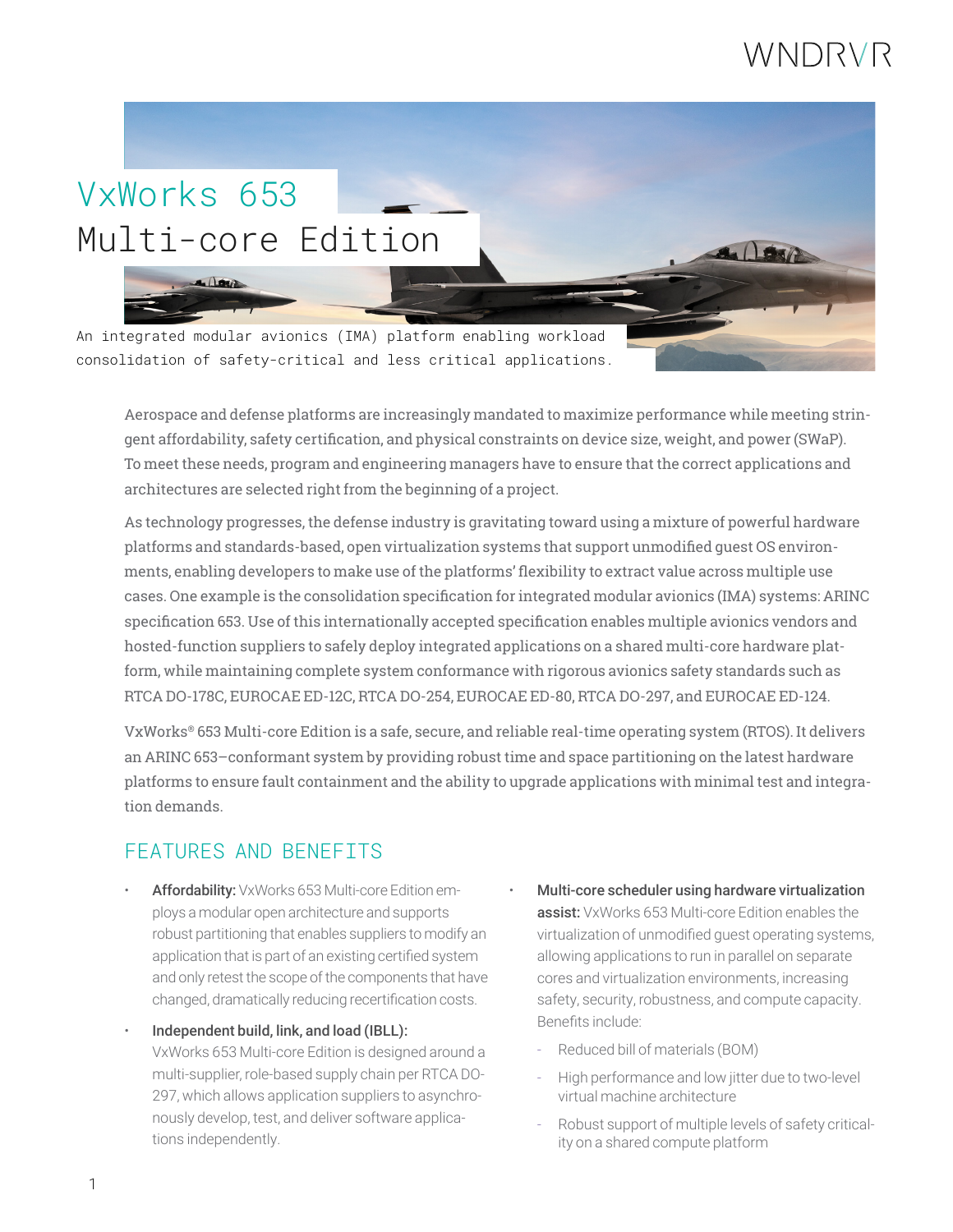- Industry standards conformance: VxWorks 653 Multi-core Edition lowers upgrade costs by providing high portability across product lines and airborne platforms. It provides:
	- Simultaneous support for ARINC 653 APEX API, VxWorks, POSIX®, FACE™, Software Communications Architecture (SCA), and application programming interfaces (APIs)
	- Support for applications written in Ada, C, and C++
	- Unmodified guest OS support that eases portability for legacy applications mixed with modern, standards-based applications and operating systems

### Development Suite

| <b>GNU Compiler</b>                                      | System Viewer                  |  |
|----------------------------------------------------------|--------------------------------|--|
| DO-178 and DO-330 Qualified<br><b>Verification Tools</b> | Wind River Workbench           |  |
| Integrated Simulator                                     | <b>XML Configuration Suite</b> |  |

### Software Partners

| Cockpit Design Tools                        | ARINC 661 Graphics        |  |
|---------------------------------------------|---------------------------|--|
| Ada 95/2005 Compilers for<br><b>VxWorks</b> | ARINC 664 Compliant Stack |  |
| DO-178C Certification Service               | Simulation Platform       |  |

OS

| DO-178C Network Stack (UDP/TCP IPv4)* |  |
|---------------------------------------|--|
| VxWorks 653                           |  |
|                                       |  |

### Hardware Partners



#### Services

| <b>Education and Installation</b> |                                  | Platform Customization |                |
|-----------------------------------|----------------------------------|------------------------|----------------|
| System Design                     | Hardware/Software<br>Integration |                        | Design Service |

Figure 1. VxWorks 653 Multi-core Edition

- Development tools: VxWorks 653 Multi-core Edition reduces development time and cost. Its benefits include:
- Independent supplier build process, reducing the impact of code changes across multiple development teams
- Wind River® Workbench development suite based on the Eclipse open tool architecture, enabling wide integration of industry toolchains
- Wind River Simics<sup>®</sup> support for system simulation and automation
- Hardware support and availability: VxWorks 653 Multi-core Edition supports ARM, Intel®, and Power processors architectures
- **Proven market excellence:** VxWorks 653 Multi-core Edition is built on the VxWorks and VxWorks 653 rich pedigree of single and multi-core development, proven in more than 550 programs delivered by over 350 customers in more than 90 aircraft, including:
	- Airbus Helionix, Airbus MRTT, and Airbus A400M
	- Boeing 787 Dreamliner, Boeing C-130 AMP, Boeing KC-767 tanker, and Boeing P-8 Poseidon (Multi-Mission Maritime Aircraft, or MMA)
	- COMAC C919
	- Lockheed Martin C-130T
	- More than 80 other global aircraft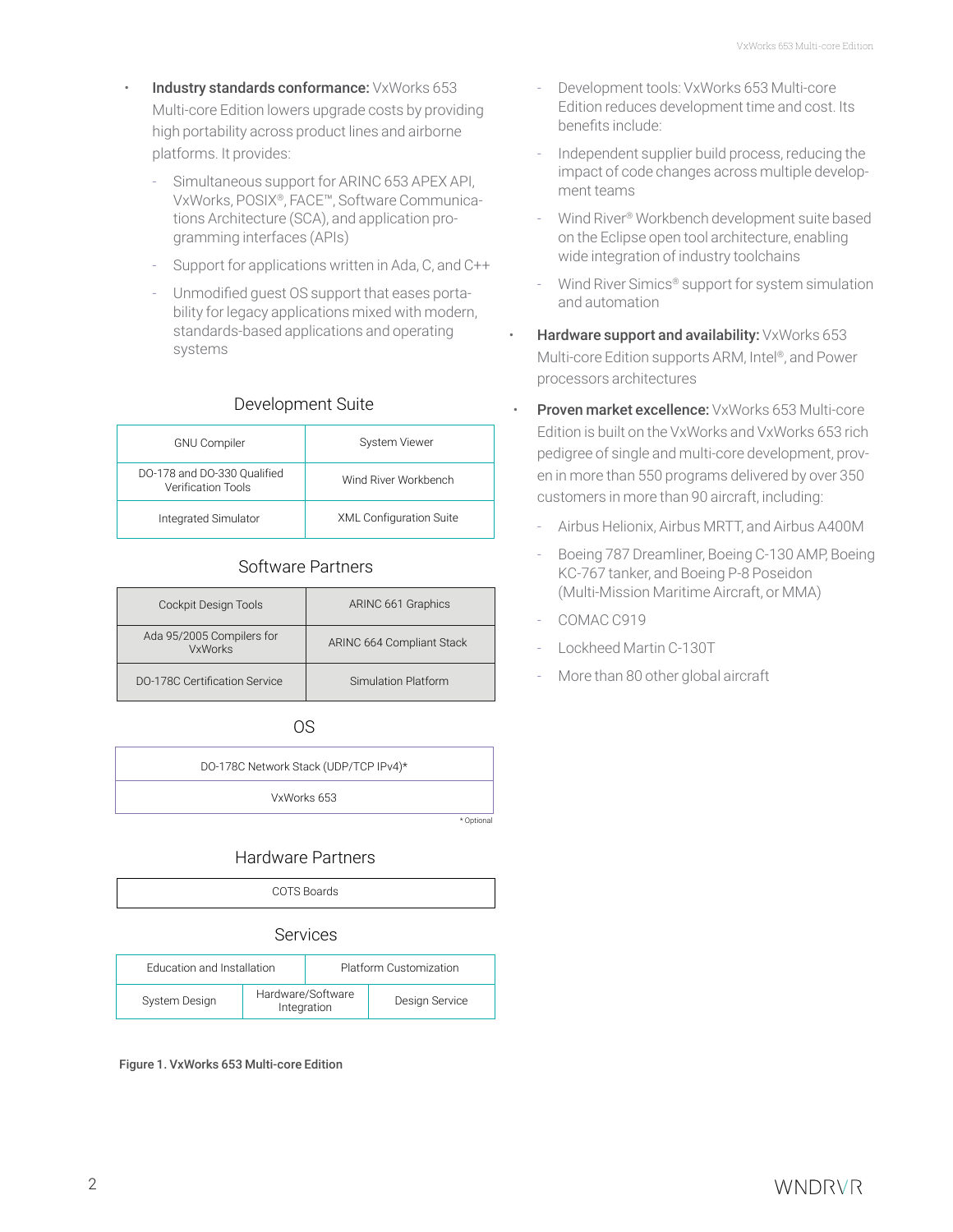| Level A Application<br>DO-178 Network Stack<br>VxWorks Cert API, ARINC API, POSIX API<br>File<br>C<br>Util<br>Sys<br>Libraries<br>* | Level F<br>Application                                  | Level D<br>Application                        | Level B<br>Application                            |  |  |  |  |
|-------------------------------------------------------------------------------------------------------------------------------------|---------------------------------------------------------|-----------------------------------------------|---------------------------------------------------|--|--|--|--|
| <b>Wind River</b><br><b>OS</b><br>Math<br><b>Libraries</b><br><b>Libraries</b><br>VxWorks Cert Guest OS<br>Core 0                   | VxWorks 7 Guest OS<br>Core 1                            | <b>Wind River</b><br>Linux Guest OS<br>Core 2 | VxWorks Cert or<br>Third-Party Guest OS<br>Core 3 |  |  |  |  |
| VxWorks 653 Module Operating System<br><b>ARINC Health</b><br><b>ARINC Ports</b><br>Management                                      |                                                         |                                               |                                                   |  |  |  |  |
| Ethernet<br>Serial<br>Memory                                                                                                        | ARINC XML Configuration<br>Multi-core Hardware Platform | Graphics                                      | MIL-BUS<br>Timers                                 |  |  |  |  |

Figure 2. IMA design with VxWorks 653 Multi-core Edition

### OPTIMIZED, INTEGRATED DEVELOPMENT SUITE

### Wind River Workbench

VxWorks 653 Multi-core Edition includes Wind River Workbench, a fully integrated Eclipse-based open development suite optimized to support design, development, test, and certification of applications to meet RTCA DO-178C and EUROCAE ED-12C DAL A certification. The development suite consists of a project facility to define application resources and an XML configuration tool to easily define the static configuration records required for ARINC 653 partitioned applications.

The VxWorks 653 development suite also offers RTCA DO-330 and EUROCAE ED-215 qualified development and verification tools that assist in the application test for credit and also enable the insertion of new applications into a tested environment without forcing a retest of the entire platform. This facilitates faster deployment of ARINC 653 systems, conserving certification testing resources and significantly reducing the cost of change.

The RTCA DO-330 and EUROCAE ED-215 XML configuration tool, qualified as a development tool, allows developers to make changes to application or system configuration information without rebuilding and retesting the entire system.

VxWorks 653 also enables the RTCA DO-297 and EUROCAE ED-124 IMA Development Guidance and Certification Considerations document, enabling intellectual property and security separation between the platform supplier, the application supplier, and the system integrator, providing a framework for multiple suppliers to provide components to an integrated modular avionics (IMA) platform.

Unique to this platform are three high-performance tools that aid in the deployment of certified applications. These tools:

- Allow developers to measure CPU use by individual applications or all applications
- Report memory usage of various areas of the OS, including heaps, stacks, ports, and health monitoring memory use
- Monitor traffic across sampling and queuing ports

Along with the OS, the interfaces to these tools are qualified under RTCA DO-330 and EUROCAE ED-125 guidelines, enabling testing of the exact deployment environment for certification with minimal testing demands.